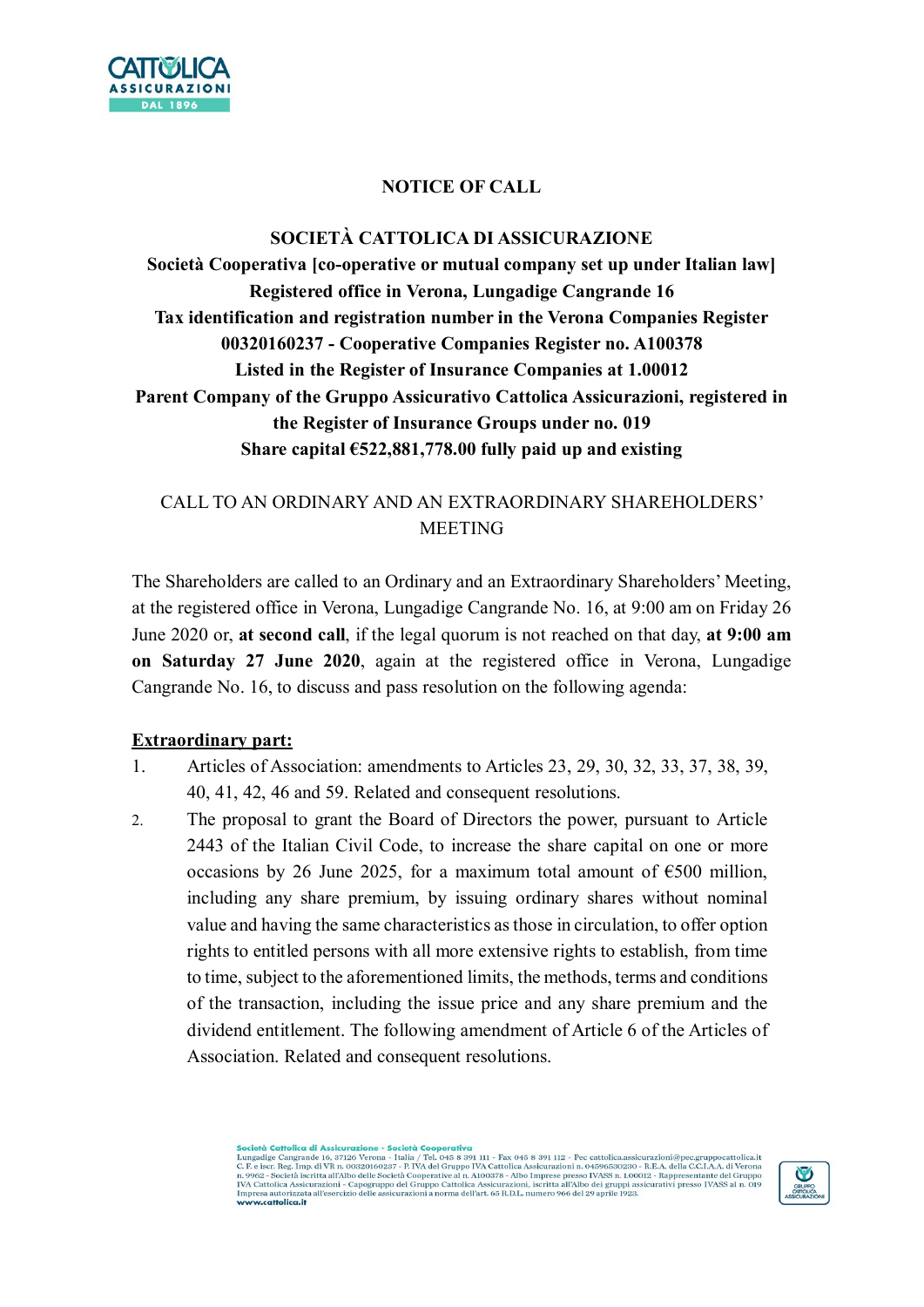

#### **Ordinary Part:**

- 1. Approval of the financial statements for the 2019 financial year and the accompanying report, with consequent and related resolutions.
- 2. Award of the mandate for statutory audit of the financial statements for the years 2021-2029 and determination of the fee for the mandate. Related and consequent resolutions.
- 3. Decisions on remuneration policies and Report on Remuneration pursuant to Article 123-*ter* of the Consolidated Law on Finance and IVASS Regulation No. 38/2018.
- 4. Authorisation to purchase and dispose of treasury shares pursuant to law. Related and consequent resolutions.

\*

5. Proposal for removal of Director Alberto Minali for just cause.

## *SHARE CAPITAL*

Please note that the subscribed and fully paid-up share capital amounts to  $\epsilon$ 522,881,778.00 as at the date of this notice of call and is represented by 174,293,926 shares. As at the date of this notice of call, the Company holds 7,215,810 treasury shares.

\*

# *PARTICIPATION IN THE MEETING*

It is recalled that pursuant to the law and the Articles of Association, without access to the meeting venue and exclusively by the methods set out below, the Shareholders listed in the Shareholders' Register for at least ninety days and on whose behalf the authorised intermediary, at which the shares are deposited has sent the Company the specific notice required by current legislation certifying their ownership of the shares at least two days before the date set for the first call, may participate in the Shareholders' Meeting.

Pursuant to the Articles of Association, the Shareholders listed in the Shareholders' Register for at least 90 days before the Shareholders' Meeting at first call may attend the Shareholders' Meeting provided that the above notice of the intermediary attests to ownership of at least three hundred shares.

Shareholders in possession of shares not yet dematerialised in accordance with current

Società Cattolica di Assicurazione - Società Cooperativo Società Gattelica di Assicurazione - Società Gooperativa<br>
Lungadige Cangrande 16, 37126 Verona - Italia / Tel. 045 8 391 111 - Fax 045 8 391 112 - Pec cattolica.assicurazioni@pec.gruppocattolica.it<br>
C. F. e iscr. Reg. Imp. Impresa autorizzat<br>www.cattolica.it

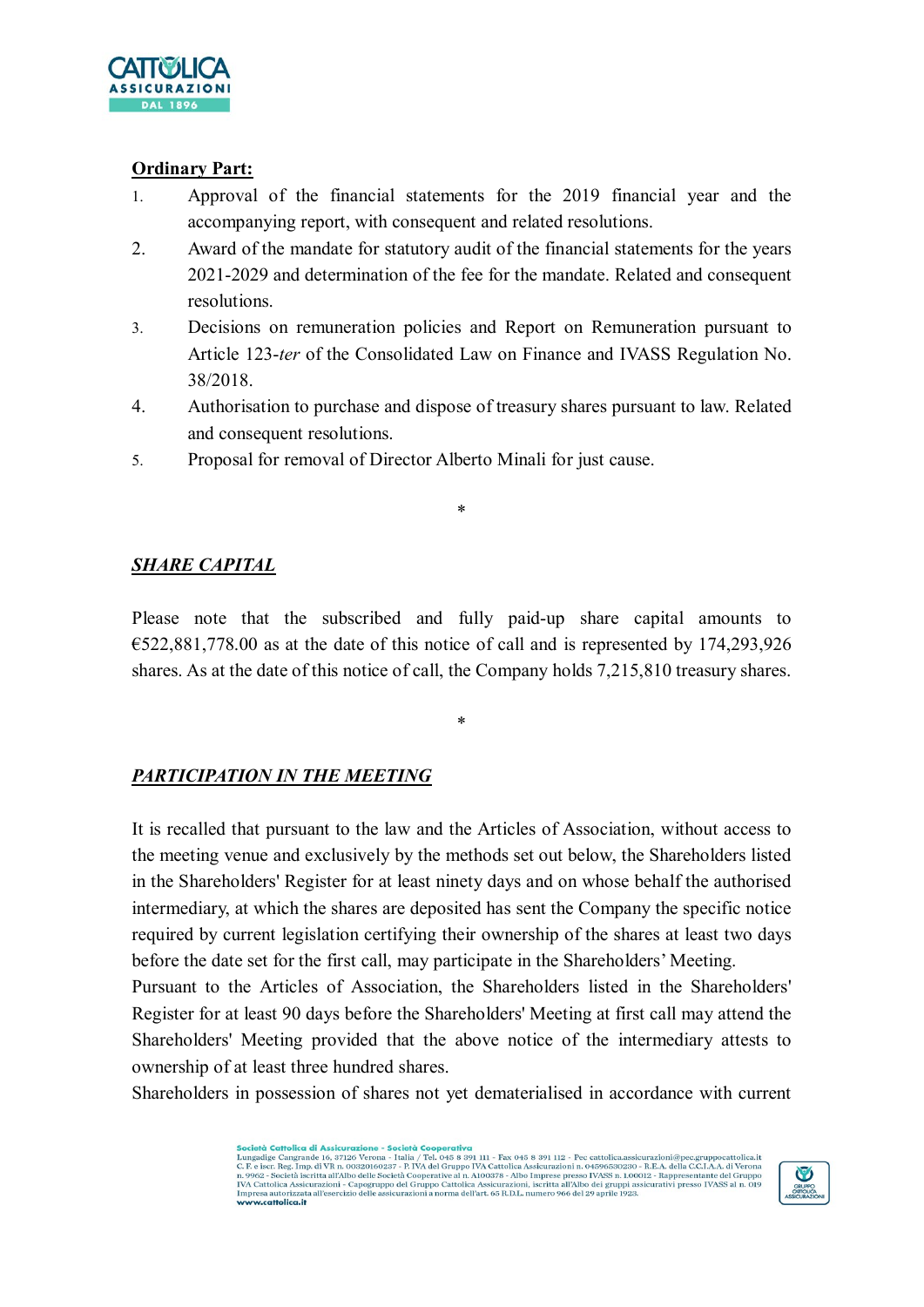

laws must provide for their delivery to an authorised intermediary, in sufficient time to complete the dematerialisation procedure provided for therein and to send the notification provided for by the current legislation indicated above.

Each Shareholder shall be entitled to one vote, regardless of the number of shares owned. The number of the Shareholders listed in the Shareholders' Register for at least ninety days from the date of first call is 18,617.

It should be noted that given the emergency caused by the Covid-19 epidemic and for the purposes of maximum protection and safety of Shareholders as permitted by Article 106, Decree-Law No. 18 of 17 March 2020 "on measures for the enhancement of the national health service and economic support for families, workers and companies connected to the epidemiological emergency caused by COVID-19" (the so-called "Cura Italia Decree"), Shareholders are entitled to participate at the Meeting, without access to the meeting venue, exclusively through the Designated Representative pursuant to Article 135-*undecies* of Legislative Decree No. 58 of 24 February 1998 (the "Designated Representative" and the Consolidated Law on Financial Intermediation (TUF in the Italian acronym) according to the methods described hereunder.

Participation in the Shareholders' Meeting by the members of the corporate Bodies, the Secretary and the Designated Representative, as well as any other parties authorised by the Chairman of the Board of Directors, in compliance with the measures to contain the Covid-19 epidemic provided for by applicable legal provisions, may also occur if necessary, through the use of remote connection systems that guarantee the identification of said persons in accordance with the applicable rules in such event.

# *PARTICIPATION AND VOTING AT THE SHAREHOLDERS' MEETING THROUGH THE DESIGNATED REPRESENTATIVE PURSUANT TO ARTICLE 135 - UNDECIES OF THE CONSOLIDATED LAW ON FINANCIAL INTERMEDIATION*

\*

Shareholders with voting rights who intend to participate in the Shareholders' Meeting must be represented, free of charge (subject to any costs of sending the proxy) by the Designated Representative by conferral of a proxy and by setting out their voting instructions on all or some of the items on the agenda.

> Società Cattolica di Assicurazione - Società Cooperativo Società Gattelica di Assicurazione - Società Gooperativa<br>
> Lungadige Cangrande 16, 37126 Verona - Italia / Tel. 045 8 391 111 - Fax 045 8 391 112 - Pec cattolica.assicurazioni@pec.gruppocattolica.it<br>
> C. F. e iscr. Reg. Imp. Impresa autorizzat<br>www.cattolica.it

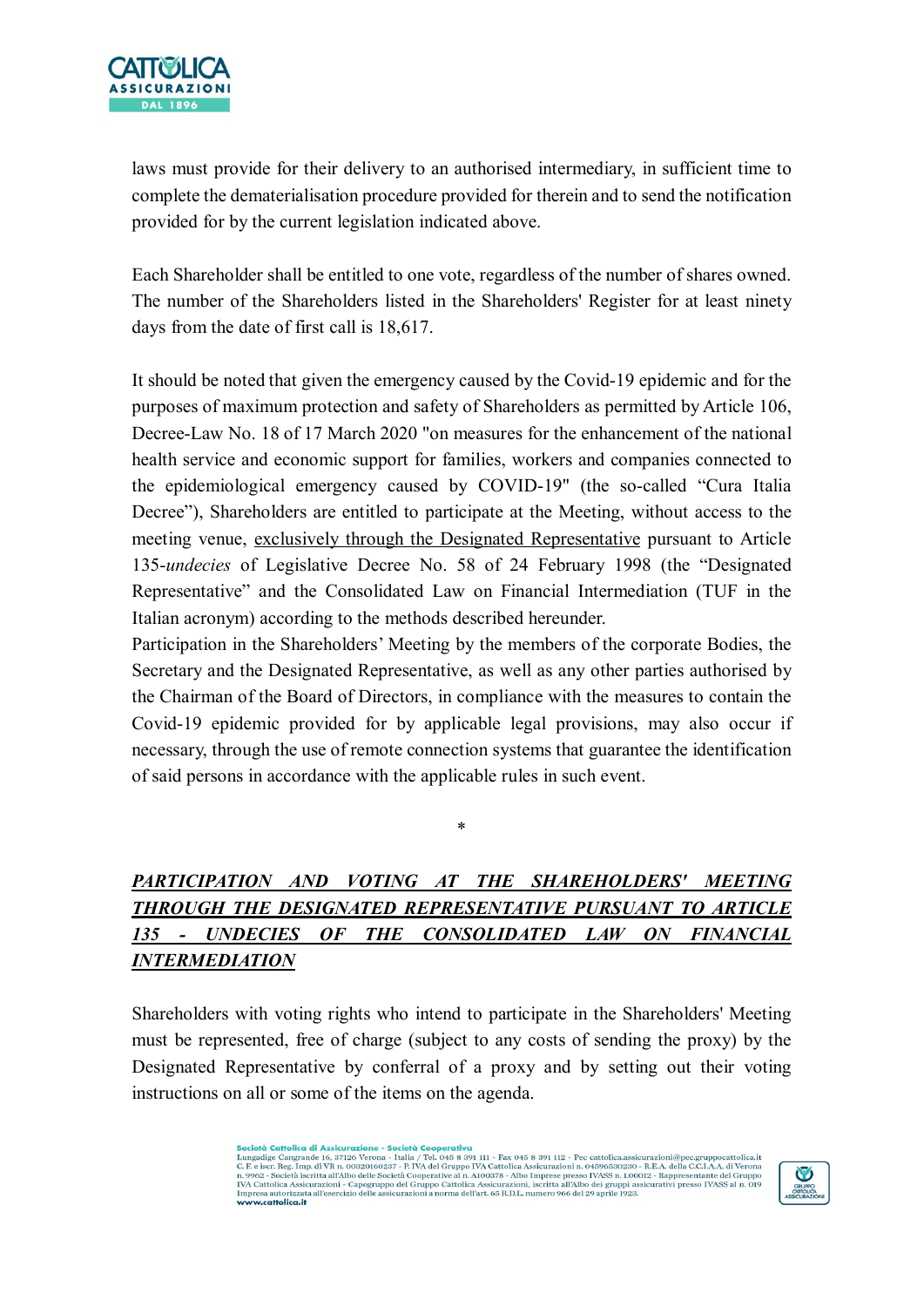

A proxy must be conferred on the Designated Representative by the 2nd day before the date of the Meeting at first call and therefore by 24 June 2020, by the methods indicated and using the specific form which will be available on the Company's "Corporate" website. *<http://www.cattolica.it/>home-corporate* in section "*Governance*", also stipulating the methods that may be used to confer and transmit the proxy and to revoke, within the same deadline, the proxy and any voting instructions that may have already been conferred.

It should be noted that the proxy will be valid only for proposed resolutions for which voting instructions have been given.

# **The Company has identified Computershare S.p.A. as its Designated Representative with offices in Rome (00138), at Via Monte Giberto 33**.

The proxy conferred on the Designated Representative pursuant to Article 135 – *undecies* of the Consolidated Law on Financial Intermediation (TUF), containing voting instructions, together with a copy of a valid identity document – and in the case of a Grantor which is a legal person, a document proving the powers to confer the proxy – must be sent to Computershare S.p.A. at the certified email address [ufficioroma@pecserviziotitoli.it,](mailto:ufficioroma@pecserviziotitoli.it) provided that the Grantor, even if a legal person, uses a certified e-mail box or, failing this, an ordinary e-mail box (in such case the original of the proxy, the instructions and a copy of the related documentation must be sent by registered letter with return receipt to the registered office of Computershare S.p.A., Via Monte Giberto 33, 00138 Rome) or by fax to +39 06 45417450 or by sending the original proxy and a copy of the additional attached documentation by registered letter with return receipt to the address Computershare S.p.A. Via Monte Giberto, 33 – 00138 Rome.

As permitted by the aforementioned Article 106 of the Cura Italia Decree, the same Designated Representative may also be granted proxies and/or sub-proxies pursuant to Article 135-novies of the Consolidated Law on Financial Intermediation, in derogation of Article 135-*undecies*, paragraph 4 of the Consolidated Law on Financial Intermediation, using the form always available on the Company's website and within the deadline indicated therein.

In particular, the possibility for one Shareholder to confer a proxy on another Partner is retained; however no proxy may represent more than five Shareholders. Powers of representation may not be granted to members of the Board of Directors or employees of the Company, or to companies controlled directly or indirectly by the Company, or to

Società Cattolica di Assicurazione - Società Cooperativa Società Gattelica di Assicurazione - Società Gooperativa<br>
Lungadige Cangrande 16, 37126 Verona - Italia / Tel. 045 8 391 111 - Fax 045 8 391 112 - Pec cattolica.assicurazioni@pec.gruppocattolica.it<br>
C. F. e iscr. Reg. Imp. Impresa autorizzat<br>www.cattolica.it

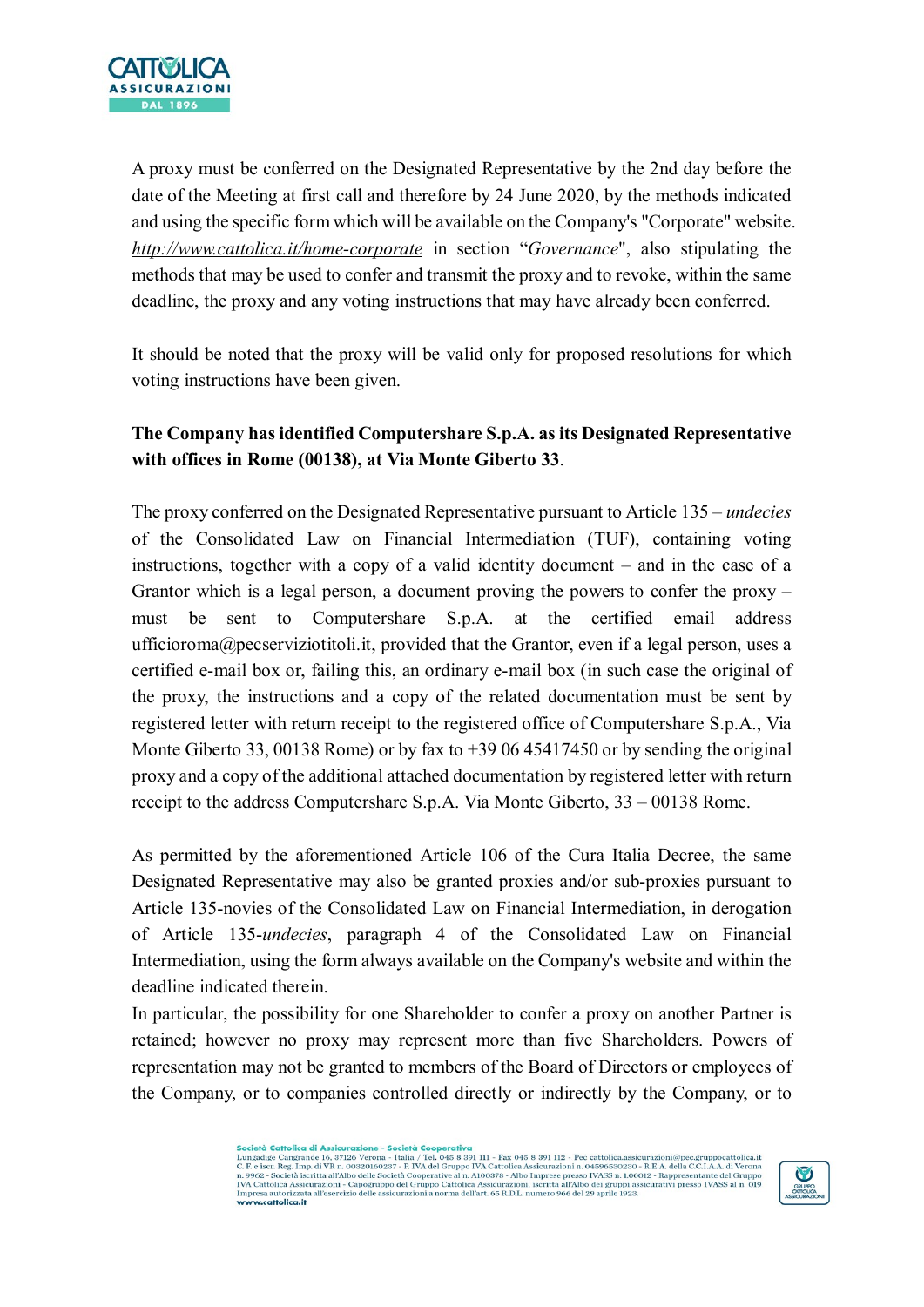

members of the administrative and control body and employees of the latter body. In such case, the Shareholder granted a proxy shall also grant the Designated Representative, in addition to its own proxy, any additional proxies that may have been conferred on it by other Shareholders, with the support of the relevant documentation.

The forms that may be used to confer a proxy to participate at the Shareholders' Meeting can be found on the Company's "Corporate" website *<http://www.cattolica.it/>homecorporate* in section "*Governance*", shall in any case be sent to all the entitled Shareholders together with the notice of meeting.

The Designated Representative will be available for clarification or information at  $+39$ 06 4541 7413 from 9:00 am to 6:00 pm Monday to Friday or at [ufficiorm@computershare.it.](mailto:ufficiorm@computershare.it)

It should be noted that there are no postal or electronic voting procedures for the Shareholders' Meeting.

\*

*QUESTIONS CONCERNING AGENDA ITEMS*

Given that participation at the General Meeting is provided exclusively through the Designated Representative, those entitled to vote may ask questions about the items on the agenda before the General Meeting, by sending a registered letter with return receipt to Società Cattolica di Assicurazione - Società Cooperativa – Servizio Soci, Lungadige Cangrande 16, 37126 Verona, or by certified email to: serviziosoci $@$ pec.gruppocattolica.it (with in the subject line of the email, the wording "Shareholders' Meeting - questions on agenda items"), taking care to specify the agenda item to which the question refers.

The questions must be received by the Company no later than 17 June 2020.

Only questions that are strictly relevant to the items on the agenda will be considered. The applicant must provide their personal details (surname and first name or name in the case of a legal entity, place and date of birth and tax identification) and documentary proof, according to current legislation, of ownership of the minimum number of shares required, pursuant to article 18 of the Articles of Association, for the exercise of rights other than economic rights.

> Società Cattolica di Assicurazione - Società Cooperativo Società Gattelica di Assicurazione - Società Gooperativa<br>
> Lungadige Cangrande 16, 37126 Verona - Italia / Tel. 045 8 391 111 - Fax 045 8 391 112 - Pec cattolica.assicurazioni@pec.gruppocattolica.it<br>
> C. F. e iscr. Reg. Imp. Impresa autorizzat<br>www.cattolica.it

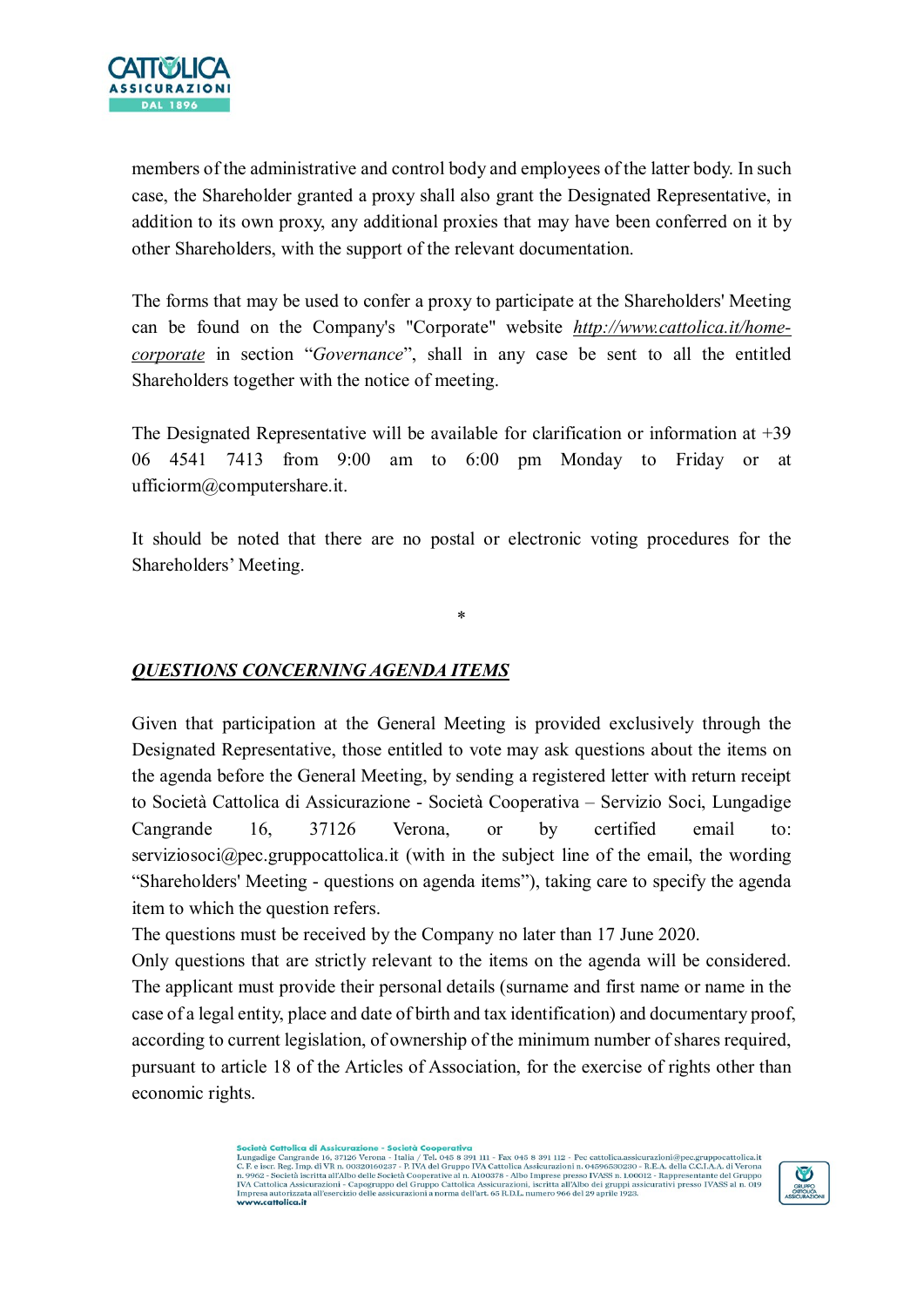

Questions received by the stated deadlines that are relevant to the agenda and submitted in accordance with the methods, deadlines and conditions indicated above, will be answered by 22 June 2020 by publication on the Company's website, with the option for the latter to provide a single response to questions of similar content.

\*

# *ADDITION OF ITEMS TO THE AGENDA AND SUBMISSION OF NEW PROPOSALS FOR RESOLUTIONS*

By the methods and within the limits established by current legislation, one fortieth of the Shareholders holding voting rights, or the Shareholders representing at least one fortieth of share capital – who provide documentary proof, in accordance with current laws, of ownership of the minimum number of shares required pursuant to Article 18 of the Articles of Association for the exercise of non-economic rights – may request that the list of matters to be discussed at the Shareholders' Meeting as indicated in the notice of call should be supplemented, stating in the request the additional items proposed, or they may submit proposals for resolutions on matters already on the agenda. The signature of each requesting Shareholder must be accompanied by a photocopy of a valid identity document.

The request must be sent to the Company's headquarters within ten days of the publication of this notice (i.e. by 29 May 2020) by registered letter with return receipt, addressed to Società Cattolica di Assicurazione - Società Cooperativa – Servizio soci, Lungadige Cangrande 16, 37126 Verona, or by certified email to: [serviziosoci@pec.gruppocattolica.it.](mailto:serviziosoci@pec.gruppocattolica.it) Within that same period, Shareholders requesting additions to the agenda must also prepare a report stating the reasons for the proposals for resolutions on the matters that they put forward for discussion or the reasons for the additional proposals for resolutions submitted on matters already on the agenda.

Any additions to the agenda shall be made known at least fifteen days before the date set for the Shareholders' Meeting at first call (and therefore by 11 June 2020) in the same form as those provided for the publication of this notice.

Similarly, reports prepared by the Shareholders requesting additions to the agenda, accompanied by any assessments by the Board of Directors, will be made available to the public in the same form and in the same manner as for Shareholders' Meeting



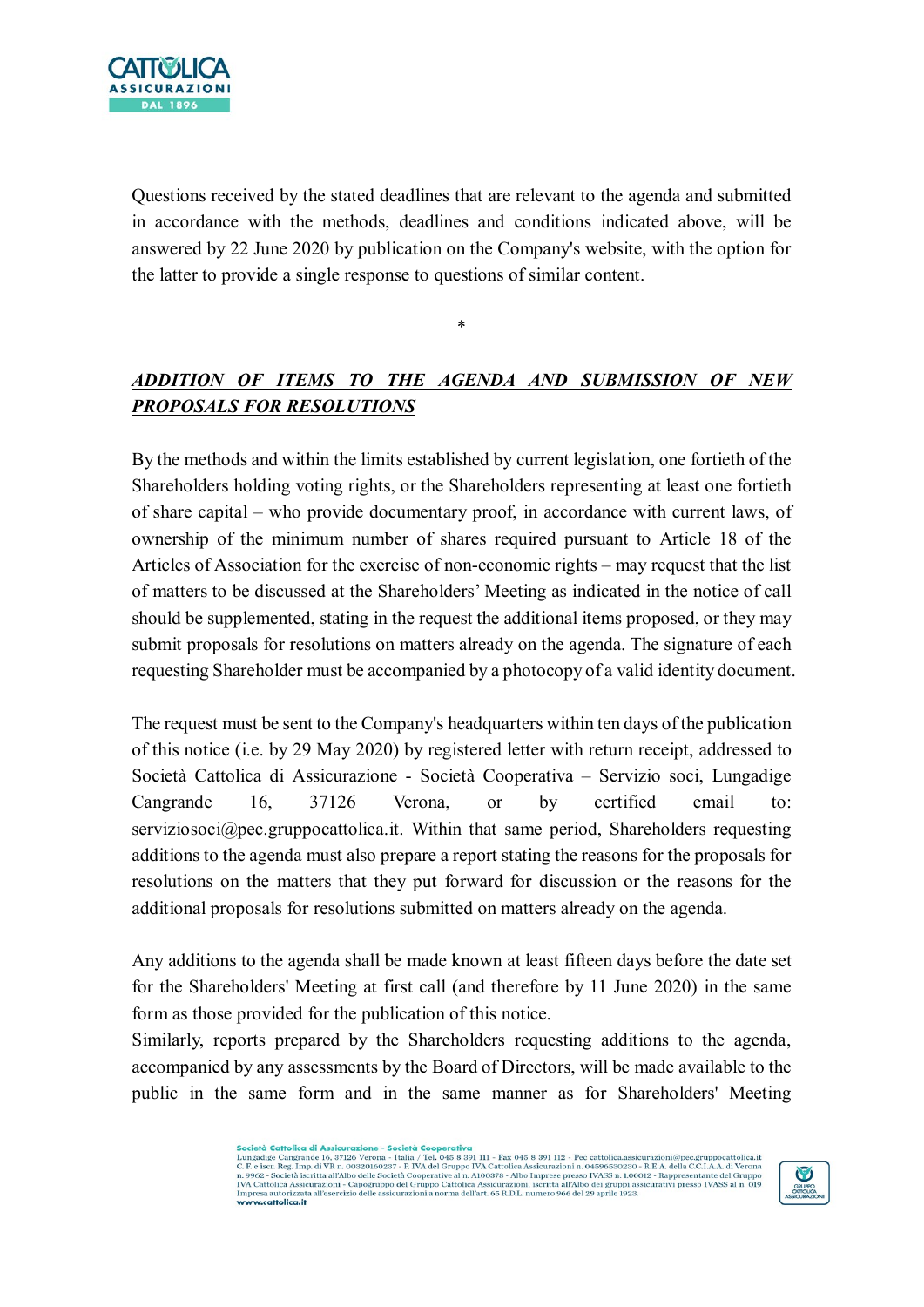

documentation.

In addition to the above, given that attendance at the Meeting is provided solely through the Appointed Representative, Shareholders entitled to attend the Meeting that intend to formulate individual motions for resolutions on the items on the agenda are invited to submit them in advance, by 10 June 2020.

These proposals - after verifying their relevance with respect to the items on the agenda of the Shareholders' Meeting - will be published on the Company's website by 11 June 2020, in order to allow Shareholders entitled to vote to express their opinion in full knowledge of the circumstances also in relation to these new proposals and also to allow the Designated Representative to collect voting instructions on them.

In this case also, the requesting Shareholder shall produce suitable documentation proving, according to current legislation, the right to attend the General Meeting and the granting of a proxy to the Designated Representative for attending the General Meeting.

\*

## *DOCUMENTATION AND ADDITIONAL INFORMATION*

In accordance with applicable legislation, at the registered office, Borsa Italiana S.p.A., on the storage system authorised by CONSOB called "eMarket-Storage", managed by Spafid Connect S.p.A. and accessible from http:/[/www.emarketstorage.com](http://www.emarketstorage.com/) and on the Company's "Corporate" website <http://www.cattolica.it/>home-corporate, in the "Governance" section, the documentation relating to the Shareholders' Meeting will be made available to the public, including the explanatory reports on the items on the agenda and the related draft resolutions, also having regard to the documentation already made available and published to date with reference to the Shareholders' Meeting and any additions thereto, and in particular:

- **at least thirty days before** the date set for the Meeting at first call and therefore by 27 May 2020, the Directors' reports on the items on the agenda and the other documentation required to be published before the Meeting, other than that subsequently listed;
- at least twenty-one days before the date set for the Meeting at first call and therefore by 5 June 2020: the Report on proposals for authorisation for the purchase and disposal of treasury shares,